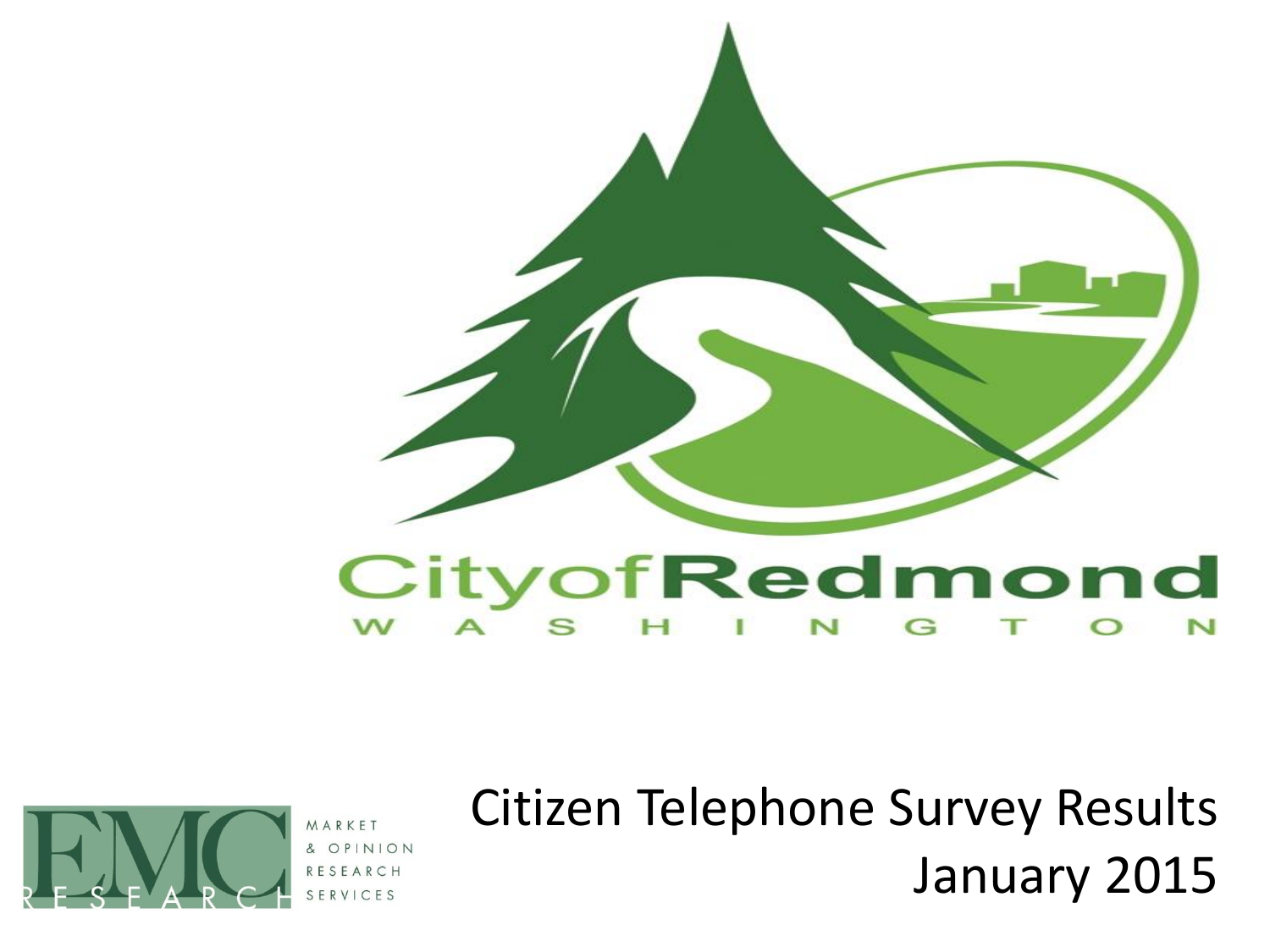- **EXTE** Telephone survey of voters in the City of Redmond
- Survey conducted January  $21 27$ , 2015 using trained, professional interviewers calling from a central, monitored location
- A total of 360 interviews were conducted, which computes to a margin of error  $\pm$  5.2 percentage points at the 95% confidence interval
- The results can be projected to the entire universe of voters in Redmond

*Please note that due to rounding, some percentages may not add up to exactly 100%.*

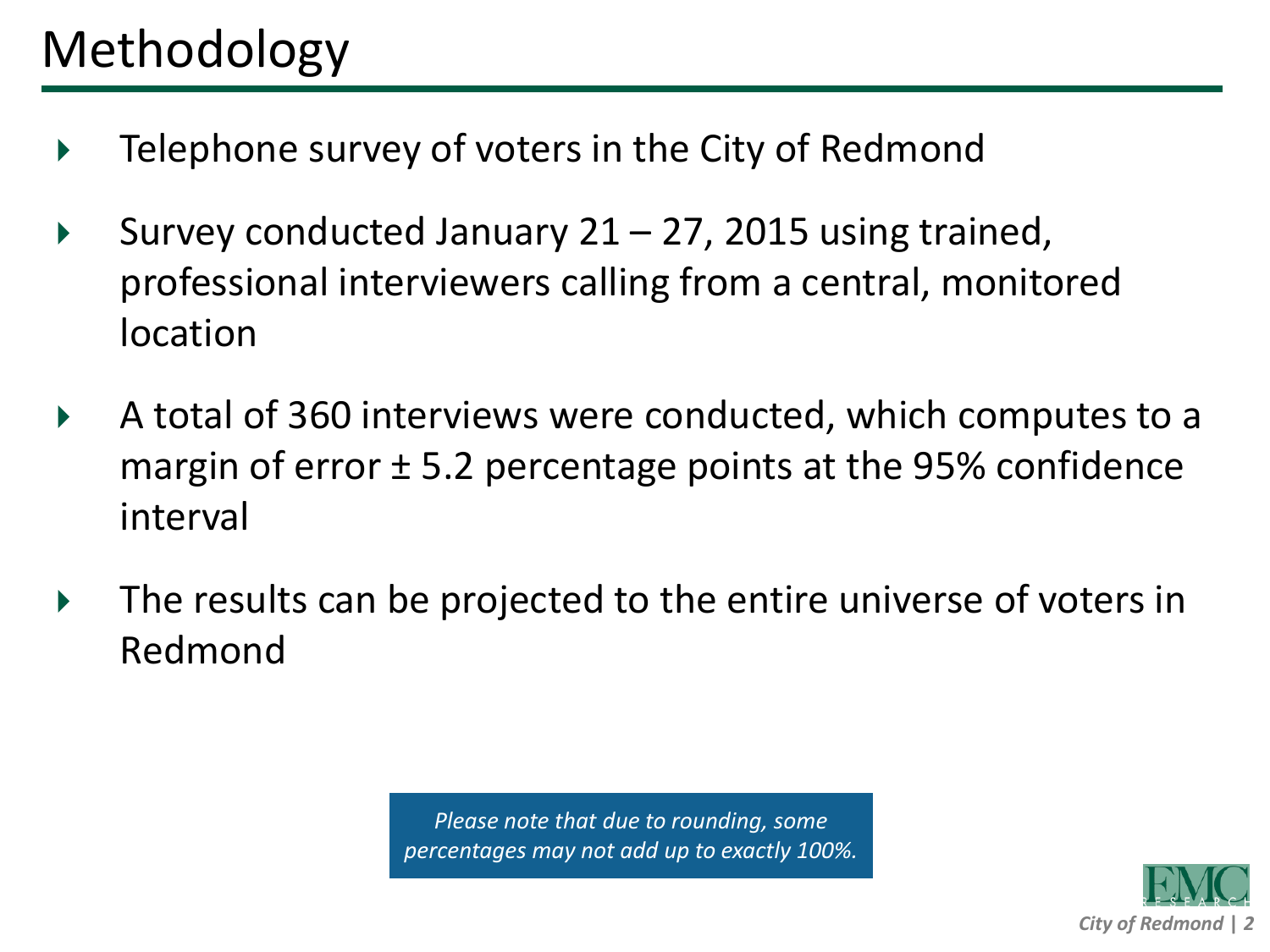# Geography

- Some question results are broken out based on where residents live using State Legislative Districts
- Residents in the 45<sup>th</sup> LD are designated as "North Redmond"
- Residents in the 48<sup>th</sup> LD are designated as "South Redmond"

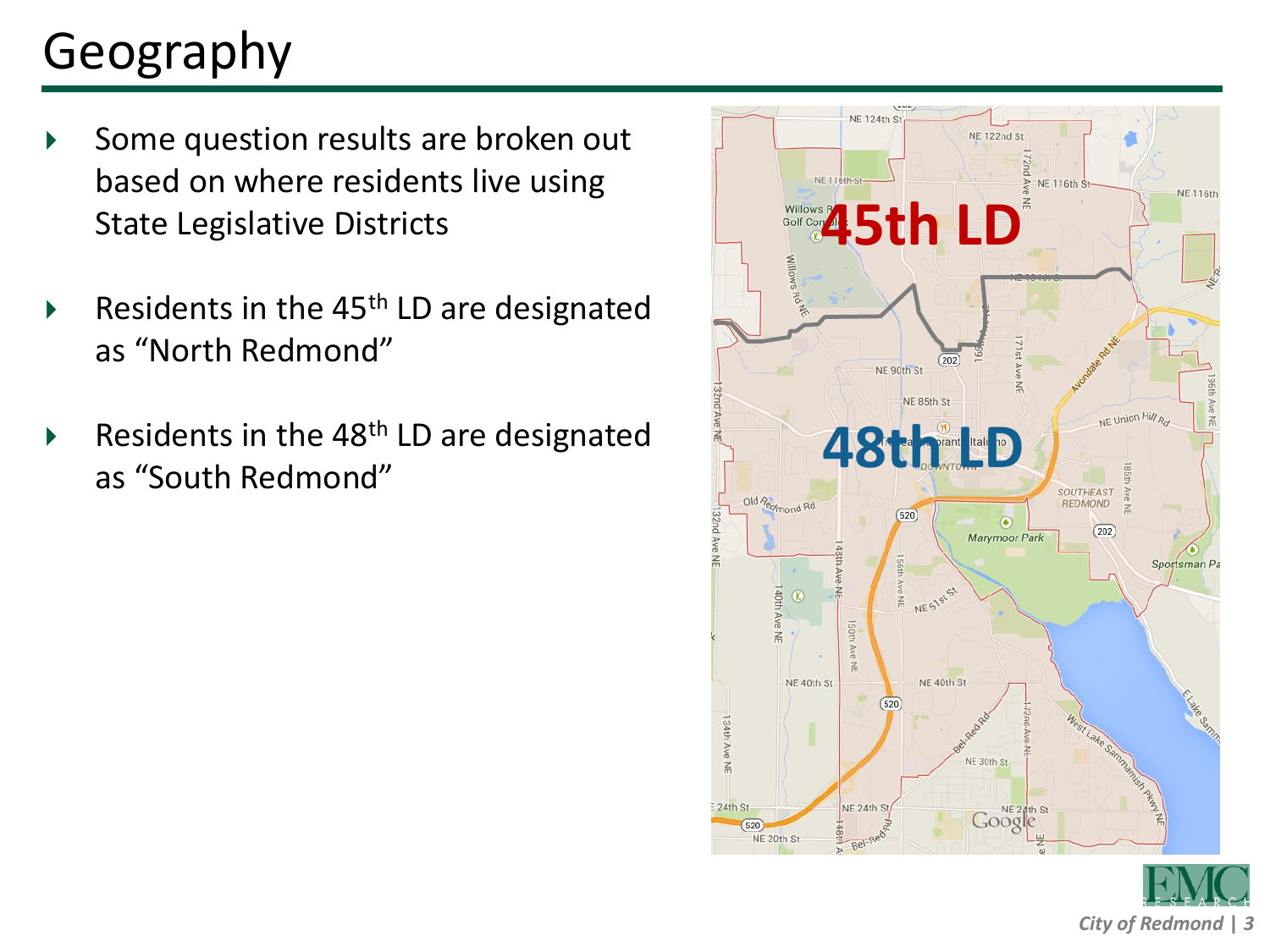## Direction of Redmond – By Year

*Residents continue to be overwhelmingly optimistic about the direction of the city, although optimism is slightly lower than in 2013.*



*City of Redmond* **|** *4*

*Q2. Do you feel things in Redmond are generally going in the right direction, or do you feel things have gotten pretty seriously off on the wrong track?*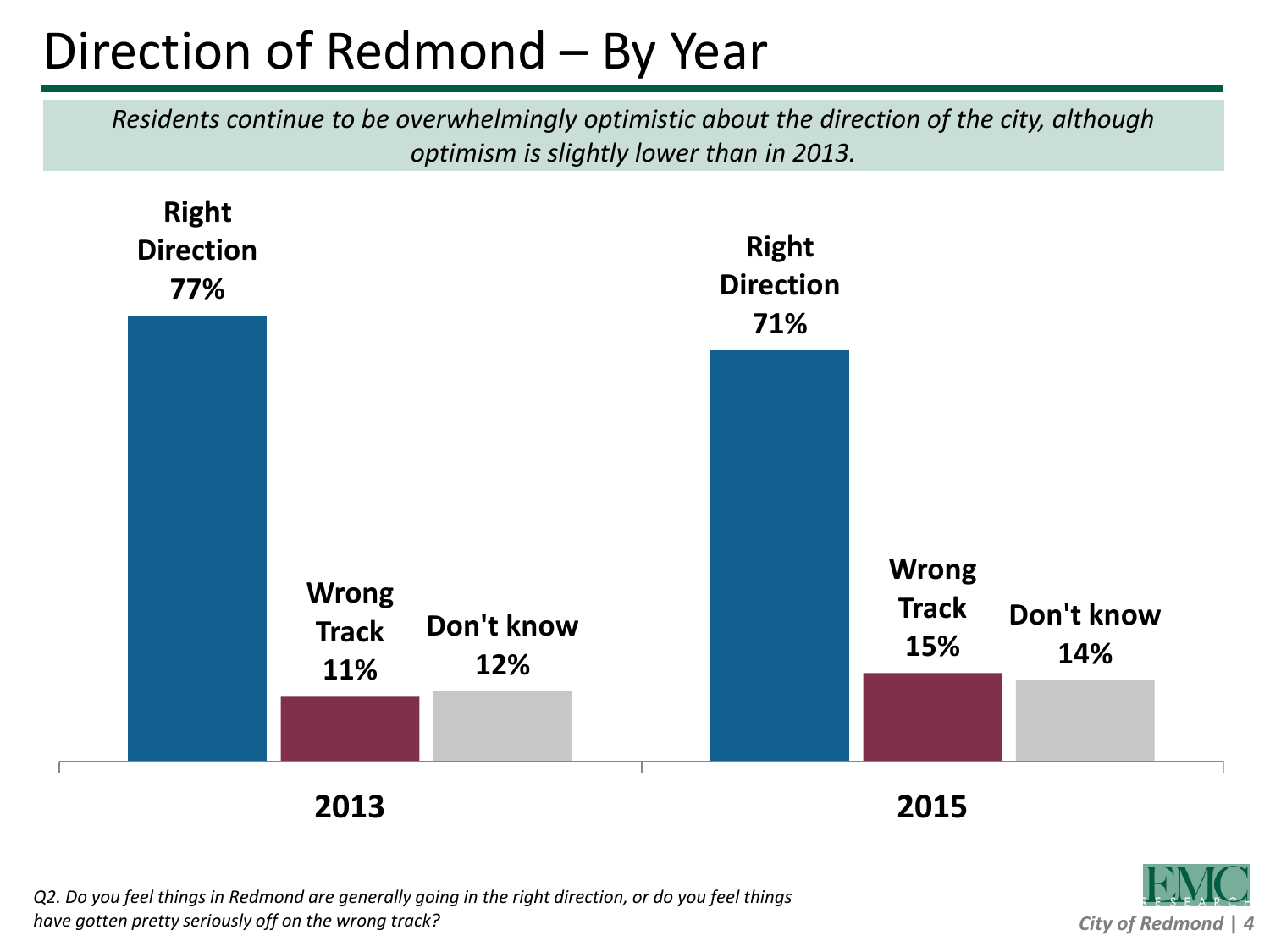#### Most Important Problem – By Year

*Traffic and growth-related issues continue to top the list as most important problems facing the city today. Mentions of growth/development are up 7 points from 2013.*





*Q3. What do you think is the most important problem facing the City of Redmond today?*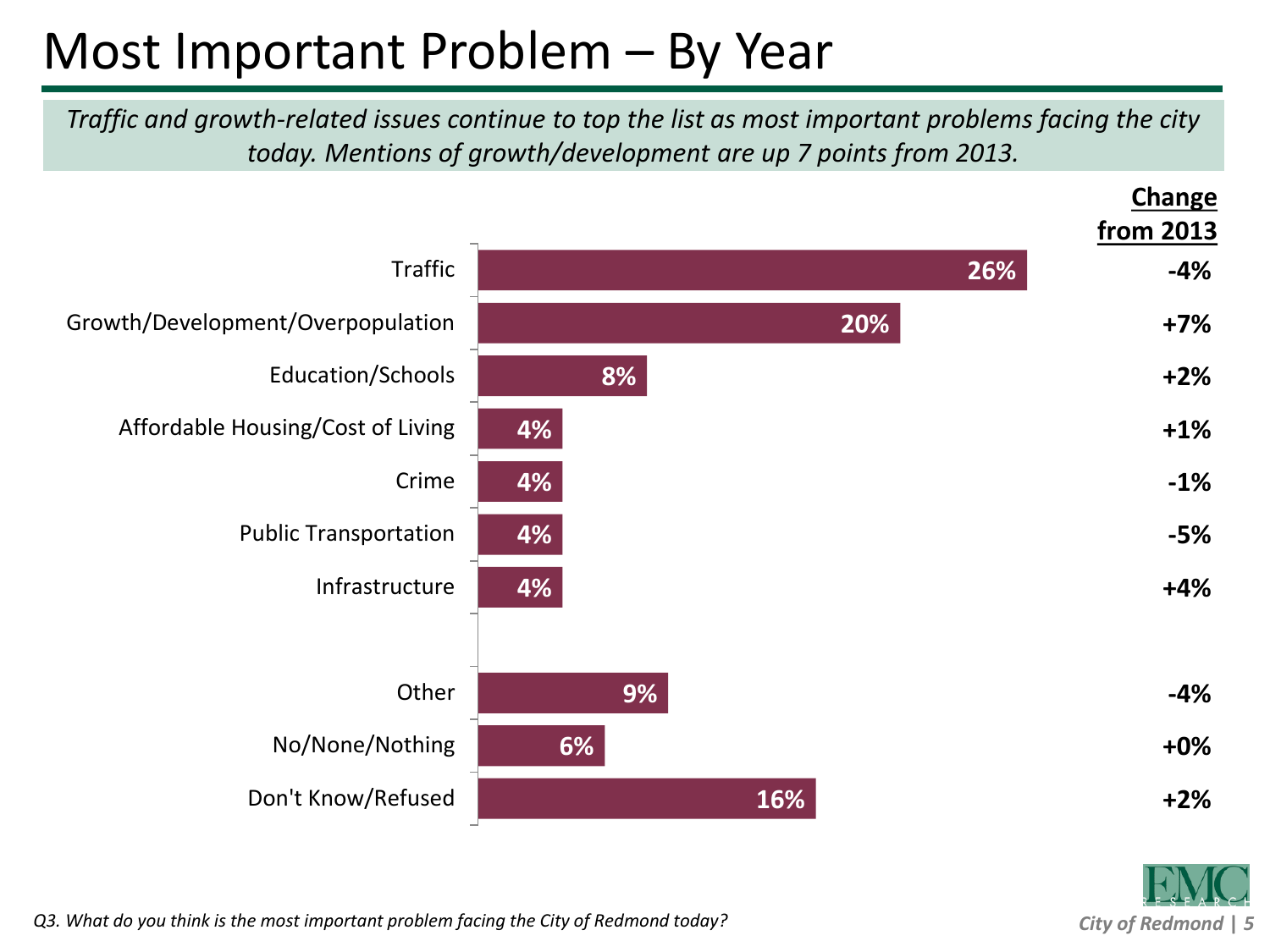#### Most Important Problem – By Geography

*Traffic and growth-related issues are the top concerns of residents in both North and South Redmond. Traffic is a bigger concern in the south and growth is a bigger concern in the north.*





*Q3. What do you think is the most important problem facing the City of Redmond today?*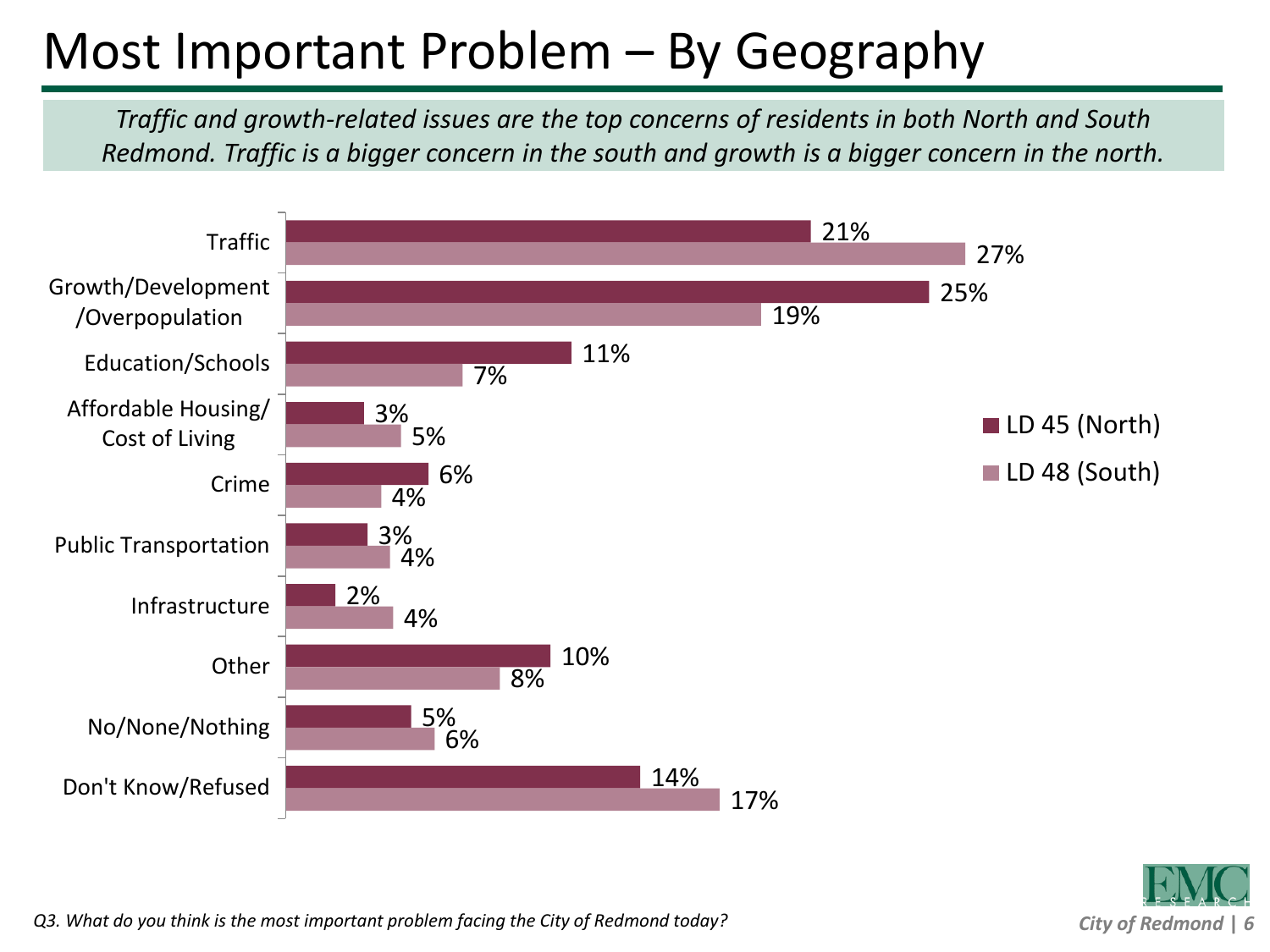# Best Thing about Living in Redmond – By Year

*The small town feel, location, and scenery continue to be the things residents like best about living in Redmond.*

**Change from 2013**



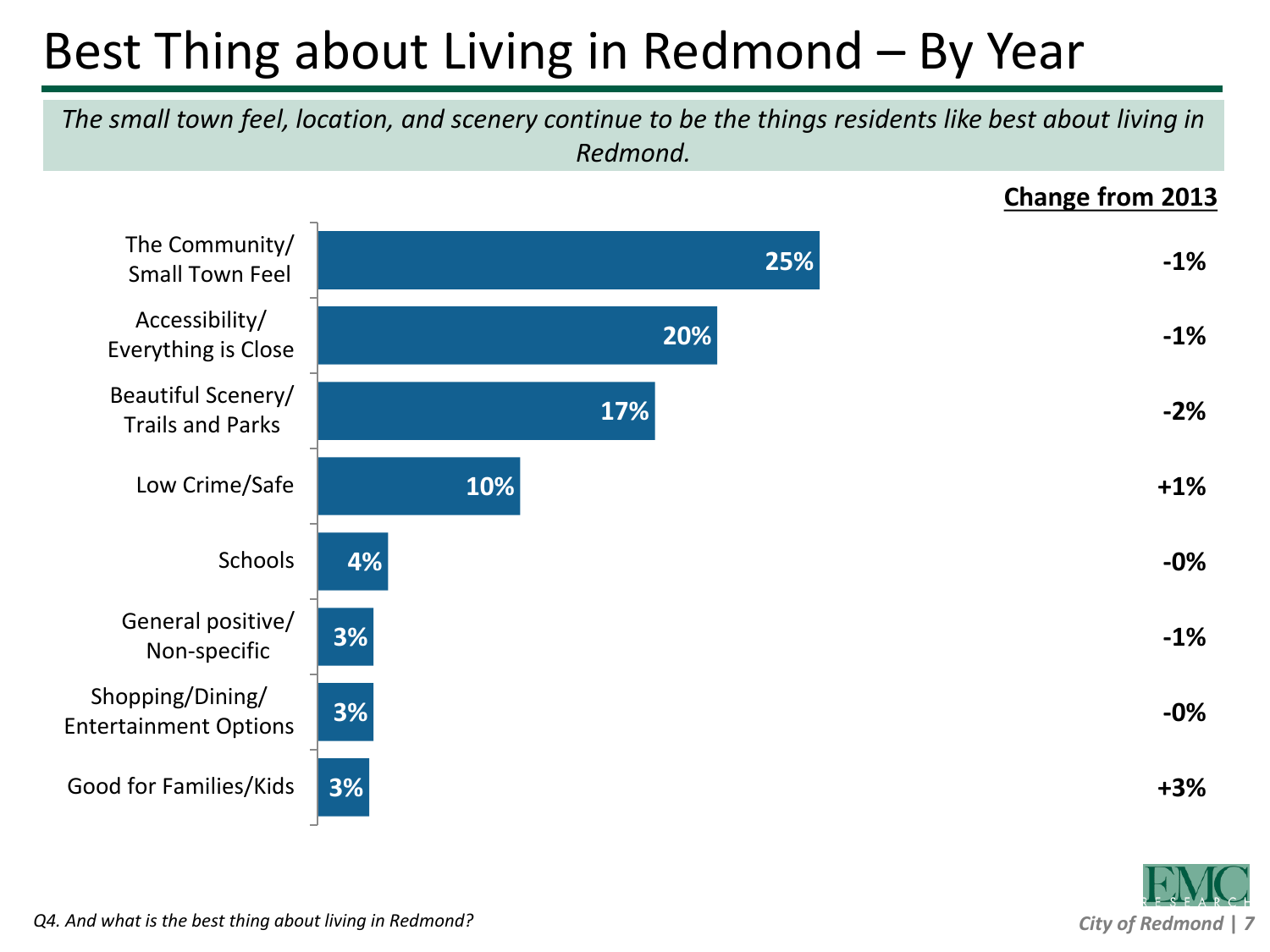## Worst Thing about Living in Redmond – By Year

*By a wide margin, traffic continues to be the thing residents like least about living in Redmond.*



#### **Change from 2013**

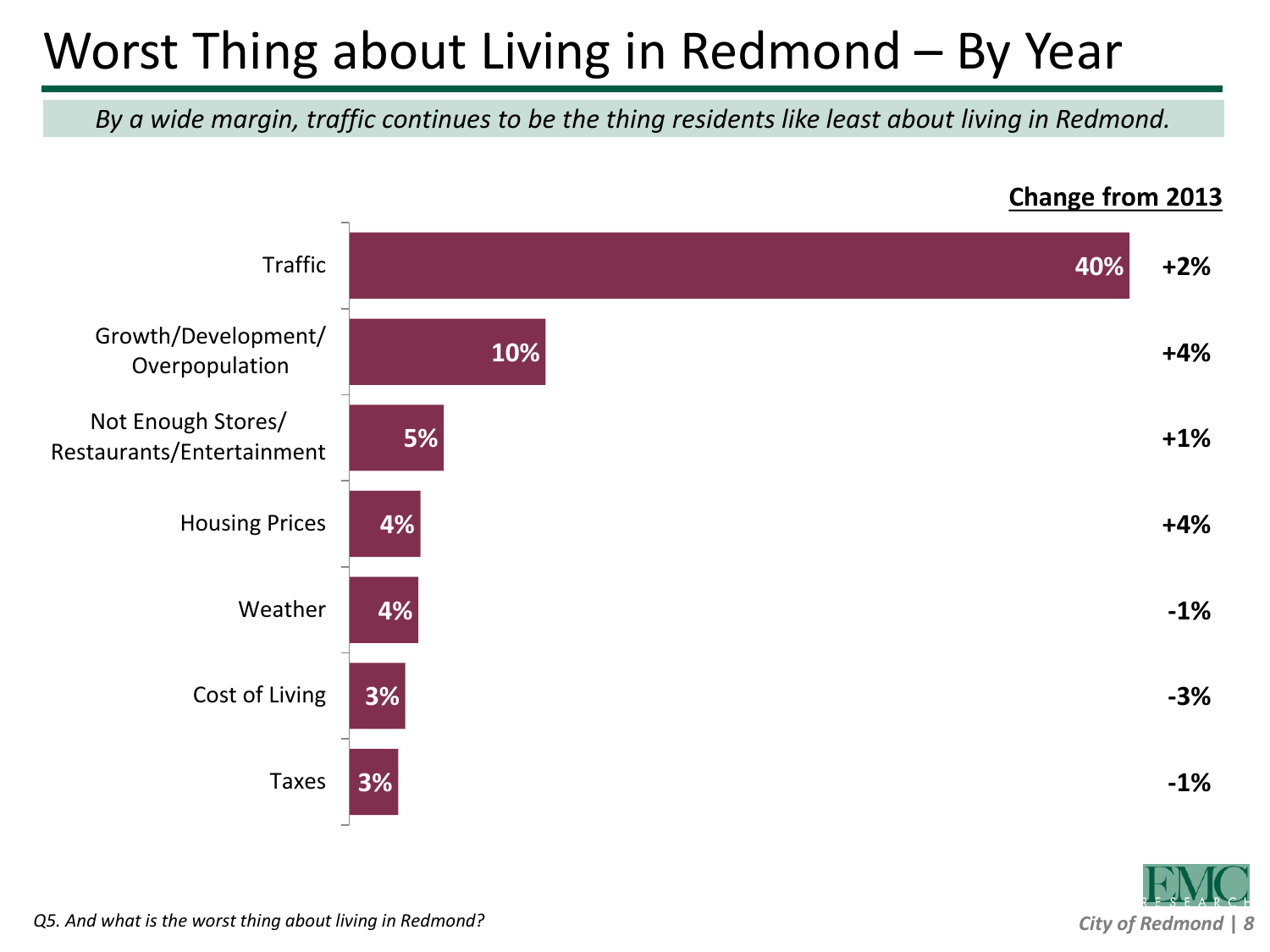#### Quality of Life in Redmond – By Year

*Residents continue to feel overwhelmingly positive about the quality of life in Redmond.*



*City of Redmond* **|** *9*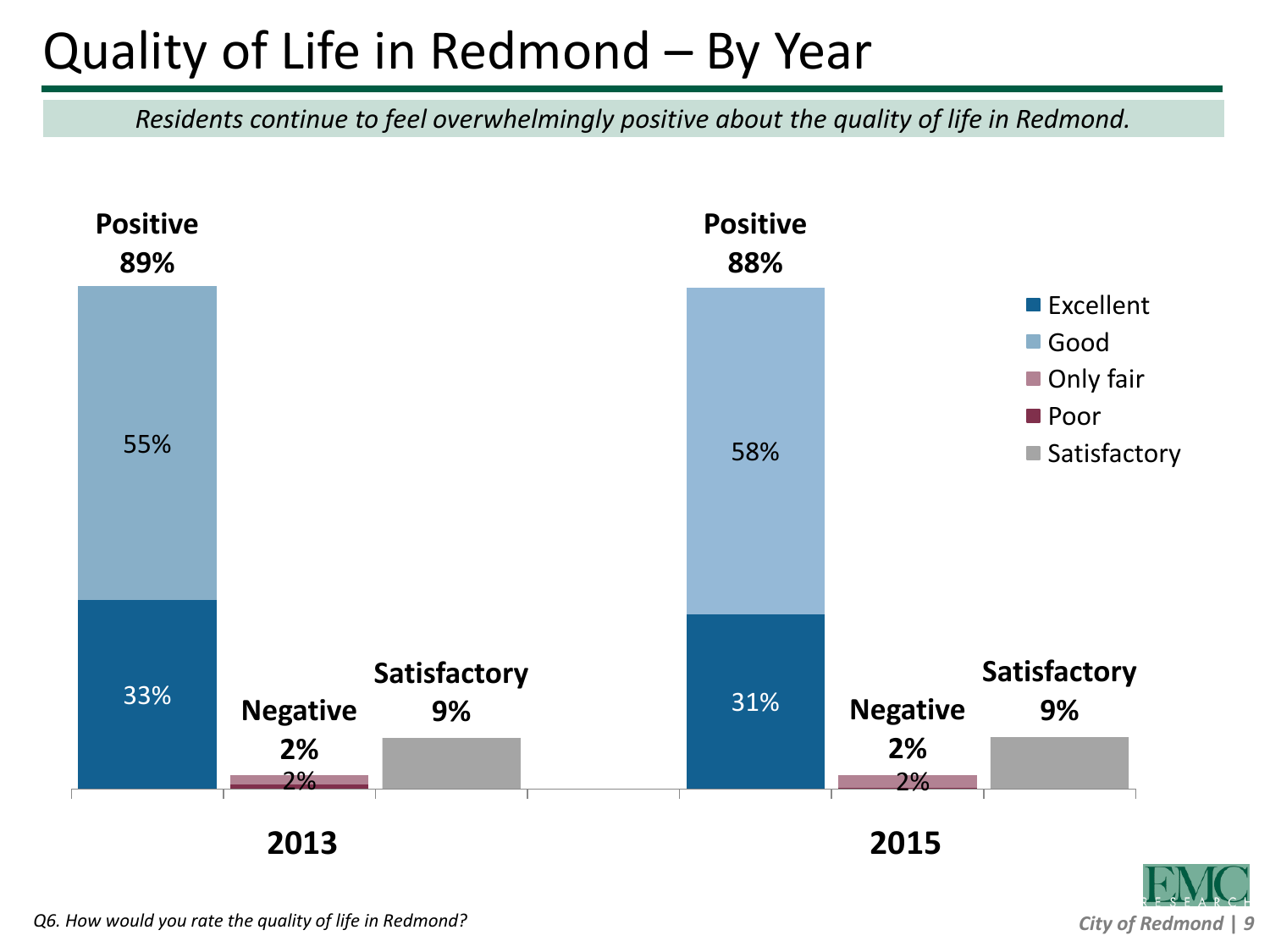# City Job Ratings

*The city receives majority positive ratings for all five attributes tested and even where there is some negative opinion, intensity is very low.*



*Q7-11. Moving on, I'd like you to rate a few items using a scale of excellent, good, only fair, or poor. If you aren't sure one way or the other on an item, please just say so.*

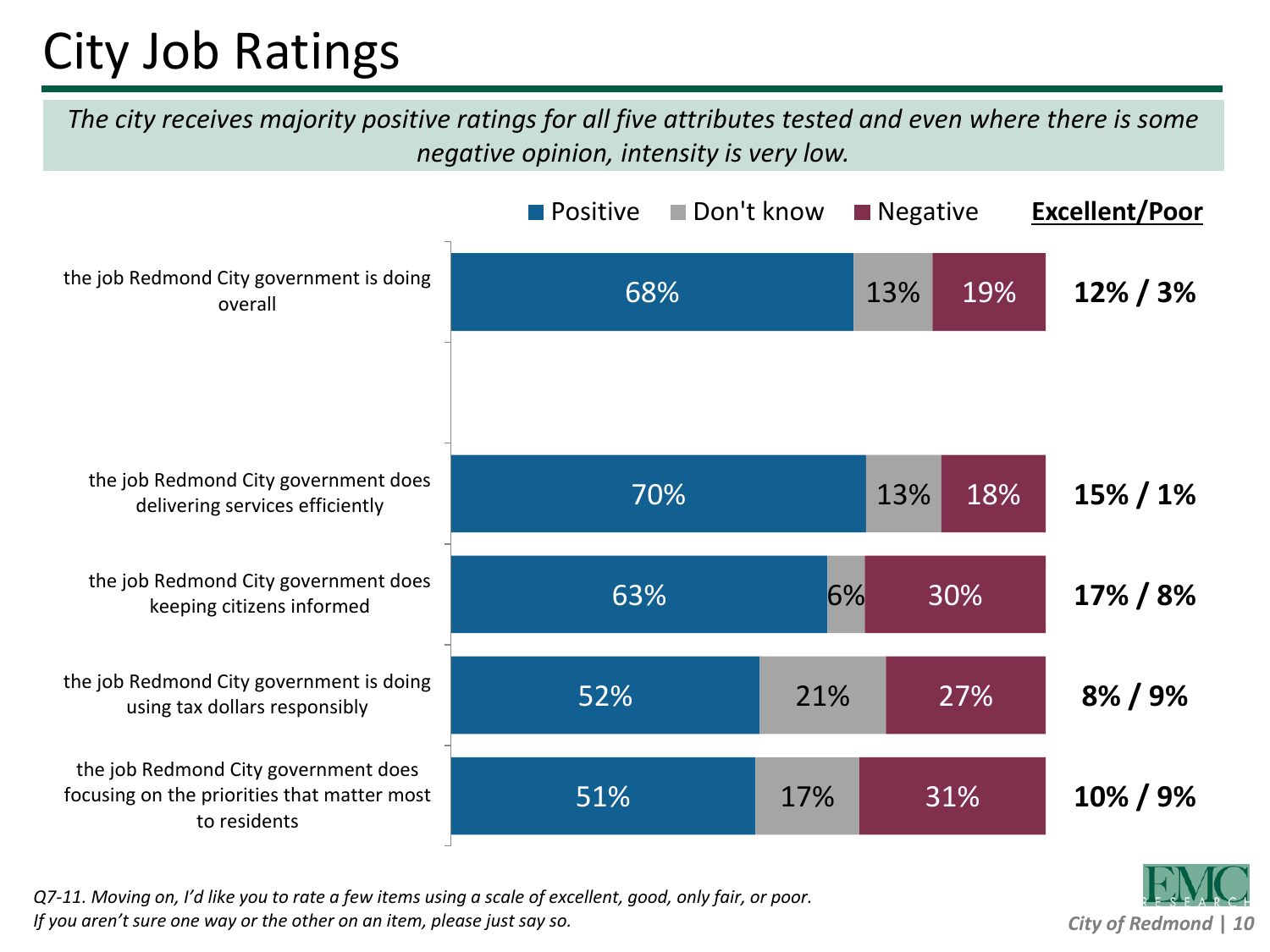#### City Job Ratings – By Year

*Although the city's job ratings remain strong, all five are somewhat lower than in 2013. Most of the change can be attributed to higher "don't know" percentages rather than increased negative ratings.* 



*Q7-11. Moving on, I'd like you to rate a few items using a scale of excellent, good, only fair, or poor. If you aren't sure one way or the other on an item, please just say so.*

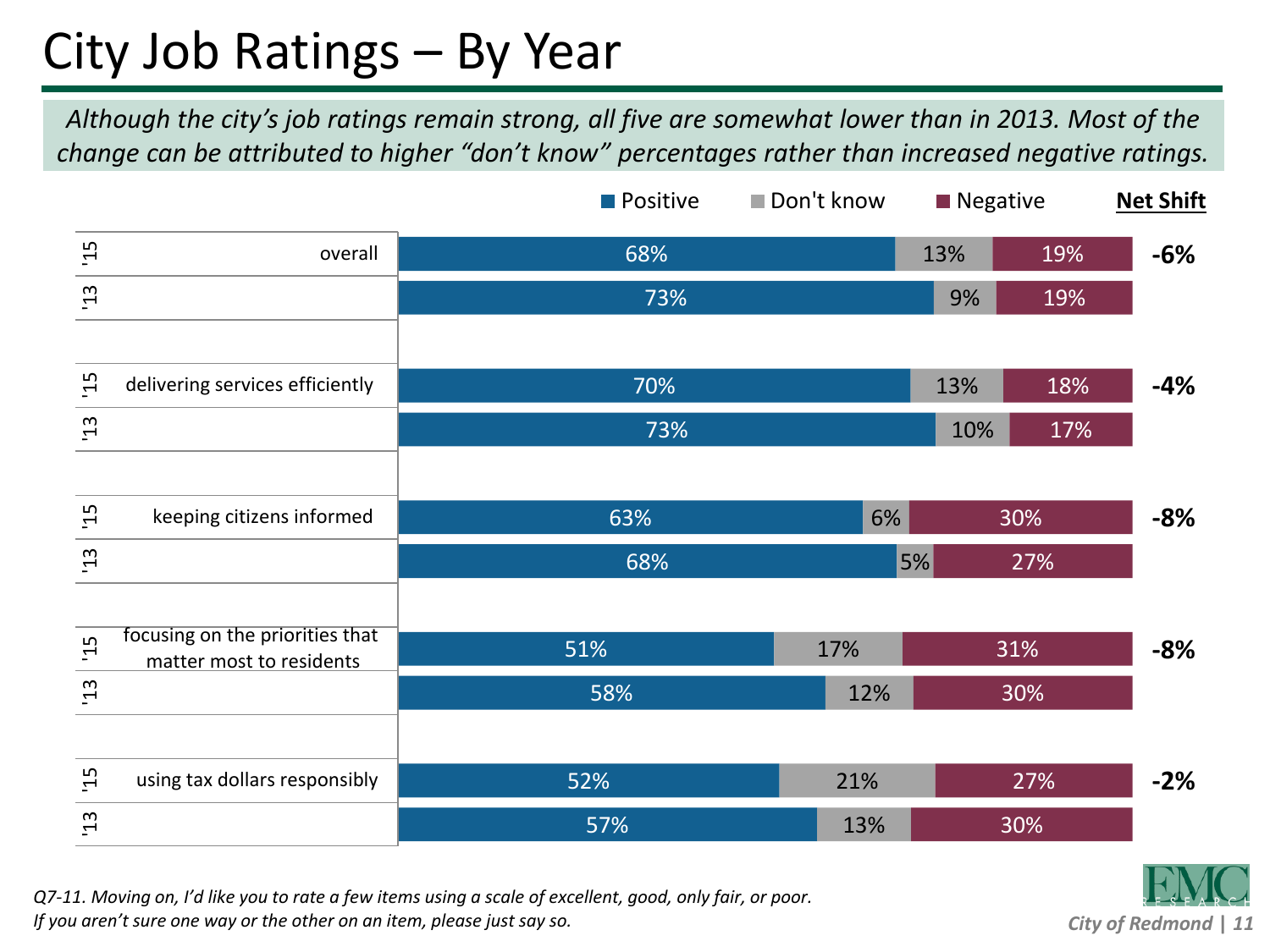#### Safety in Redmond – By Year

*As in 2013, almost all residents say the feel safe walking alone in their neighborhood during the day and most also feel safe walking alone at night.*

|                 | ■ Very Safe<br><b>Mostly Safe</b>                    | Don't know | Somewhat Unsafe | Very Unsafe | <b>Total Safe</b> |
|-----------------|------------------------------------------------------|------------|-----------------|-------------|-------------------|
| $\overline{5}$  | Walking alone in your<br>neighborhood during the day |            | 85%             |             | 13% 1%98%         |
| $\overline{13}$ |                                                      |            | 79%             |             | 11% 96%<br>17%    |
|                 |                                                      |            |                 |             |                   |
| 15              | Walking alone in your<br>neighborhood at night       | 50%        |                 | 34%         | 10% 3% 83%        |
| $\overline{13}$ |                                                      | 51%        |                 | 32%         | 9% 5% 84%         |



*Q39. In general, how safe do you feel walking alone in your neighborhood during the day? Q40. And how safe do you or would you feel walking alone in your neighborhood at night?*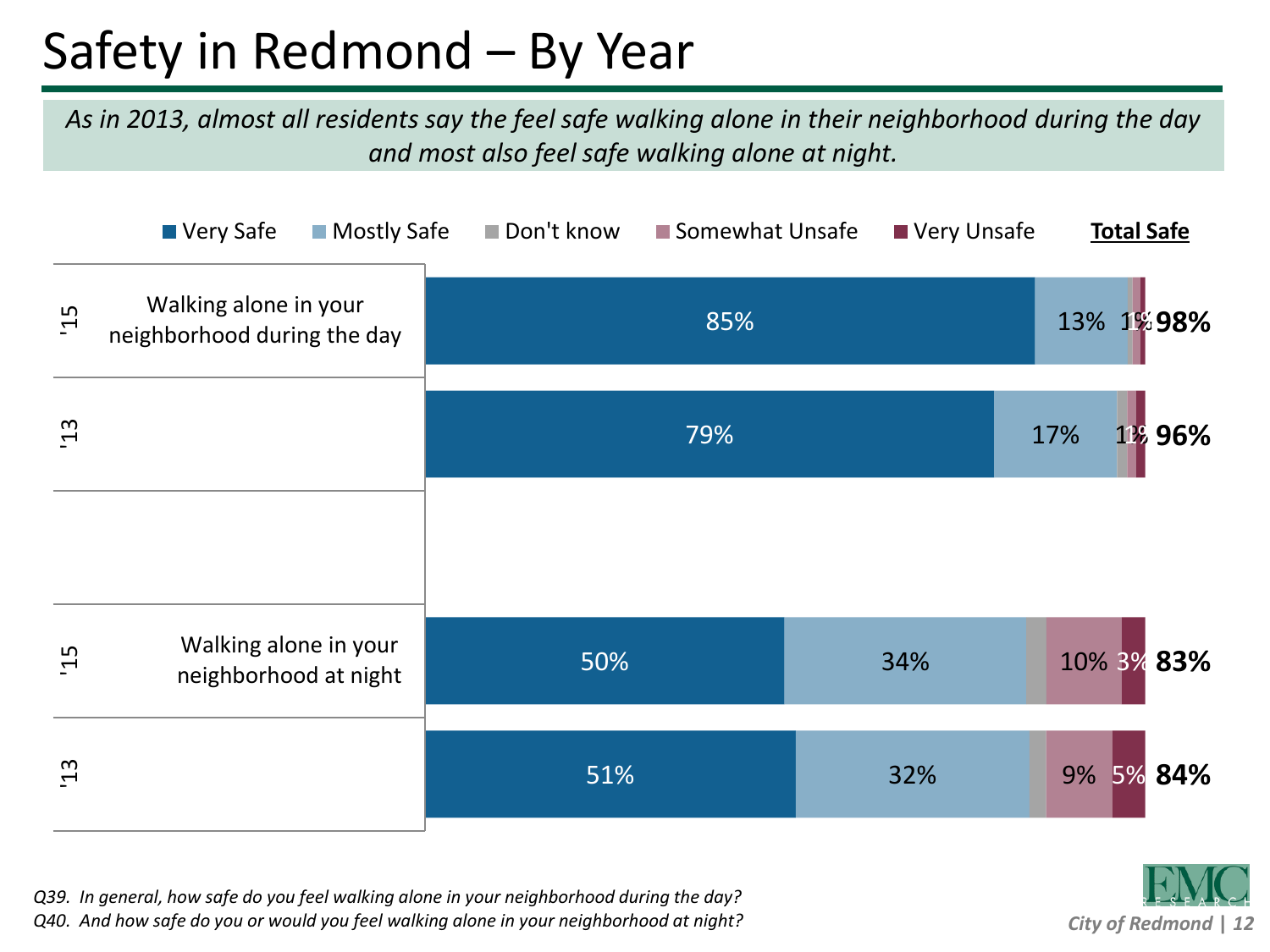#### City Priorities – By Year

All 15 items tested are a priority for a majority of residents. Safety-related services – fire, emergency *medical, police, and groundwater safety – continue to top the list.*

**Mean Priority**

|                                                      | <b>IVICAIL FIIUIILY</b><br>1=Lowest Priority / 10=Highest Priority | <b>Change</b> |
|------------------------------------------------------|--------------------------------------------------------------------|---------------|
| Ensuring prompt fire/medical aid response times      |                                                                    | 8.8<br>$+0.1$ |
| Ensuring prompt police response times                |                                                                    | 8.5<br>$-0.1$ |
| Preventing crime and protecting the community        |                                                                    | 8.3<br>$+0.0$ |
| Preventing groundwater contamination/protecting      |                                                                    | 8.3<br>$+0.1$ |
| Maintaining streets                                  | 7.4                                                                | $+0.1$        |
| Protecting the environment                           | 7.4                                                                | $-0.2$        |
| Managing growth                                      | 7.3                                                                | $+0.0$        |
| Promoting traffic, bike, and pedestrian safety       | 7.3                                                                | $+0.2$        |
| Maintaining parks, trails, and open space            | 7.2                                                                | $-0.1$        |
| Maintaining sidewalks, ped. paths, bike paths        | 7.2                                                                | $+0.0$        |
| Preparing for a natural disasters                    | 7.0                                                                | $-0.2$        |
| City funding to orgs providing human services        | 6.9                                                                | $-0.3$        |
| Attracting the right mix of new businesses           | 6.7                                                                | $+0.0$        |
| Providing recreation programs for the community      | 6.6                                                                | $+0.0$        |
| Expanding parks, natural areas, and adding amenities | 6.4                                                                | $-0.0$        |

*Q12-26. For each of the following items, please tell me how high a priority that item should be for the City of Redmond. Use a scale of 1 to 10 where 1 means the lowest priority and 10 means the highest priority. You can use any number from 1 through 10.*

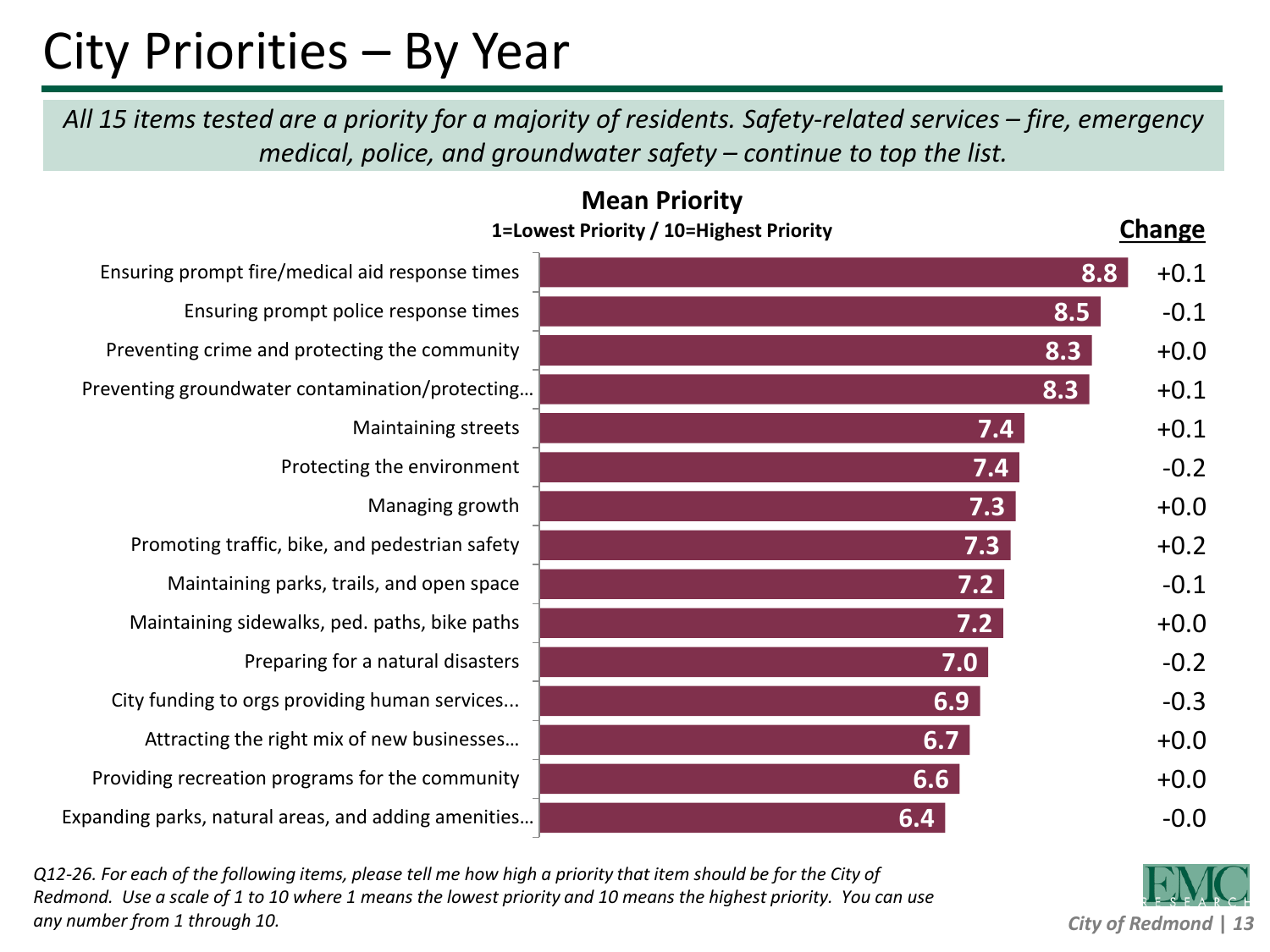## Satisfaction with City Services

*Three-quarters or more are satisfied with all 12 items tested. Dissatisfaction is highest, although still low, with items related to roads and traffic.*

| ■ Very satisfied                                                                             | ■ Somewhat satisfied | Don't know | Dissatisfied |                       | <b>Satisfied</b> |
|----------------------------------------------------------------------------------------------|----------------------|------------|--------------|-----------------------|------------------|
| The quality and taste of drinking water                                                      | 70%                  |            | 20%          | 4%6%                  | 90%              |
| The quality of Redmond's park system, trails, and open<br>space                              | 69%                  |            | 25%          | 422                   | 94%              |
| The cleanliness of streets and sidewalks                                                     | 67%                  |            | 28%          | 14%                   | 95%              |
| Police, fire, and aid services                                                               | 66%                  |            | 19%          | 13% 29                | 85%              |
| The condition of parks, trails, and open space                                               | 64%                  |            | 29%          | 5%29                  | 92%              |
| The condition of sidewalks and bike paths                                                    | 48%                  |            | 40%          | 5%7%                  | 88%              |
| The type and variety of employers, restaurants, retail shops,<br>and services in Redmond     | 43%                  |            | 44%          | 3%10%                 | 87%              |
| The availability of recreation programs and services in<br>Redmond                           | 42%                  | 37%        |              | 18%<br>3 <sup>9</sup> | 79%              |
| The type and variety of community events, programs and<br>volunteer opportunities in Redmond | 39%                  | 37%        |              | 19%<br>5%             | 76%              |
| Your ability to get from Redmond to other cities in the<br>greater Seattle area              | 37%                  | 40%        | 3%           | 21%                   | 77%              |
| The condition of roads and streets                                                           | 32%                  | 52%        |              | 1% 15%                | 84%              |
| Your ability to get around Redmond                                                           | 30%                  | 44%        | 1%           | 24%                   | 74%              |

*Q27-38. Now I'd like you to think about your level of satisfaction with some characteristics of Redmond, and some city services and programs. For each, you can say very satisfied, somewhat satisfied, somewhat dissatisfied, or very dissatisfied. If you don't know or it doesn't apply to you, please just say so.*

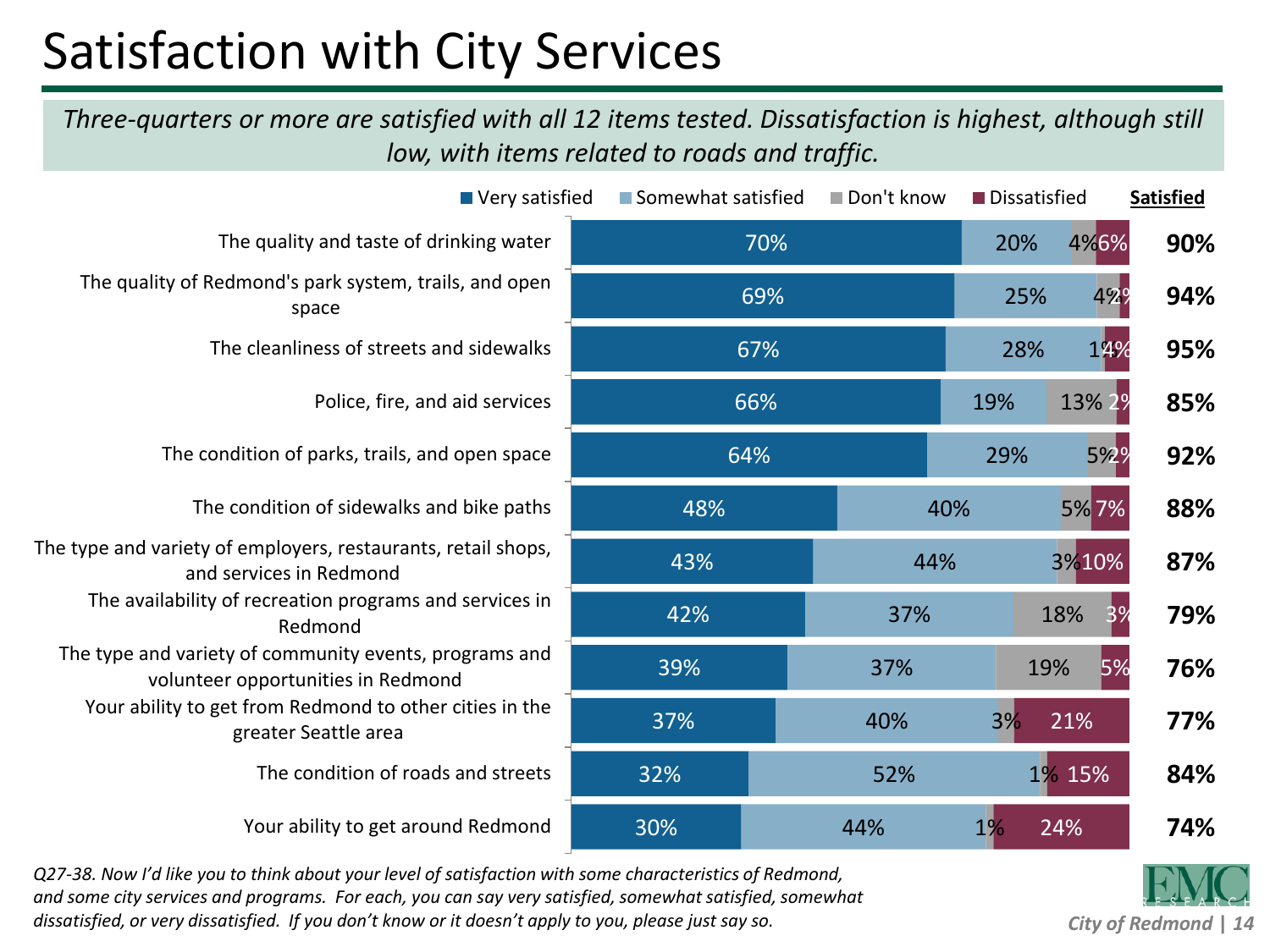## Satisfaction with City Services – By Year

*The greatest improvements in satisfaction over 2013 are for the variety of employers, shops, and services available and residents' ability to get from Redmond to other cities. Residents are less satisfied now than they were in 2013 with the condition of roads/streets and their ability to get around Redmond.*

|                                                                                              | <b>■</b> Satisfied<br>Don't Know | Dissatisfied         | <b>Net Change</b> |
|----------------------------------------------------------------------------------------------|----------------------------------|----------------------|-------------------|
| The type and variety of employers, restaurants, retail shops,<br>and services in Redmond     | 87%                              | 3% 10%               | $+12%$            |
| Your ability to get from Redmond to other cities in the<br>greater Seattle area              | 77%                              | 21%<br>3%            | $+11%$            |
| The availability of recreation programs and services in<br>Redmond                           | 79%                              | 18%<br>3%            | $+5%$             |
| The type and variety of community events, programs and<br>volunteer opportunities in Redmond | 76%                              | 19%<br>5%            | $+4%$             |
| The condition of sidewalks and bike paths                                                    | 88%                              | 5% 7%                | $+3%$             |
| The quality of Redmond's park system, trails, and open<br>space                              | 94%                              | 4229                 | $+2%$             |
| The condition of parks, trails, and open space                                               | 92%                              | 5%2%                 | $+1%$             |
| The quality and taste of drinking water                                                      | 90%                              | 4%6%                 | $+1%$             |
| The cleanliness of streets and sidewalks                                                     | 95%                              | 14%                  | $-2%$             |
| Police, fire, and aid services                                                               | 85%                              | 13% 29               | $-3%$             |
| The condition of roads and streets                                                           | 84%                              | 1 <mark>%</mark> 15% | $-8%$             |
| Your ability to get around Redmond                                                           | 74%                              | 24%                  | $-9%$             |
|                                                                                              |                                  |                      |                   |

*Q27-38. Now I'd like you to think about your level of satisfaction with some characteristics of Redmond, and some city services and programs. For each, you can say very satisfied, somewhat satisfied, somewhat dissatisfied, or very dissatisfied. If you don't know or it doesn't apply to you, please just say so.*

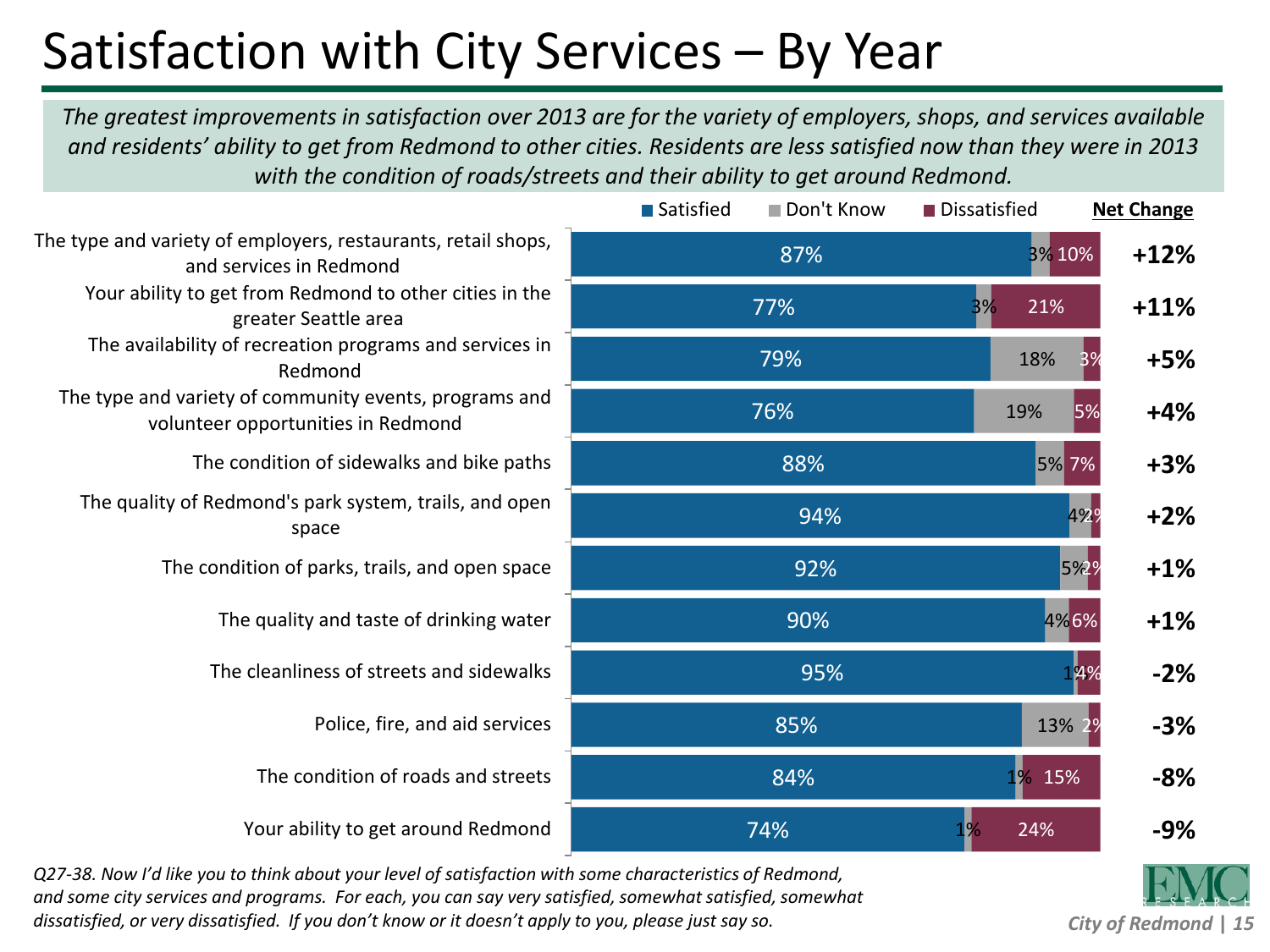# Information Sources – By Year

*Word of mouth continues to be the top source for information about news and events in Redmond. Mentions of the Redmond Reporter print edition have dropped 8 points since 2013 and mentions of the website have dropped 4 points. "Other websites" is up the most (+10).*



*Q41-51. I'd like to ask about a few sources you regularly use to hear about what Redmond City government is doing or to get information on news and events happening in Redmond. You can say yes or no for each one.*

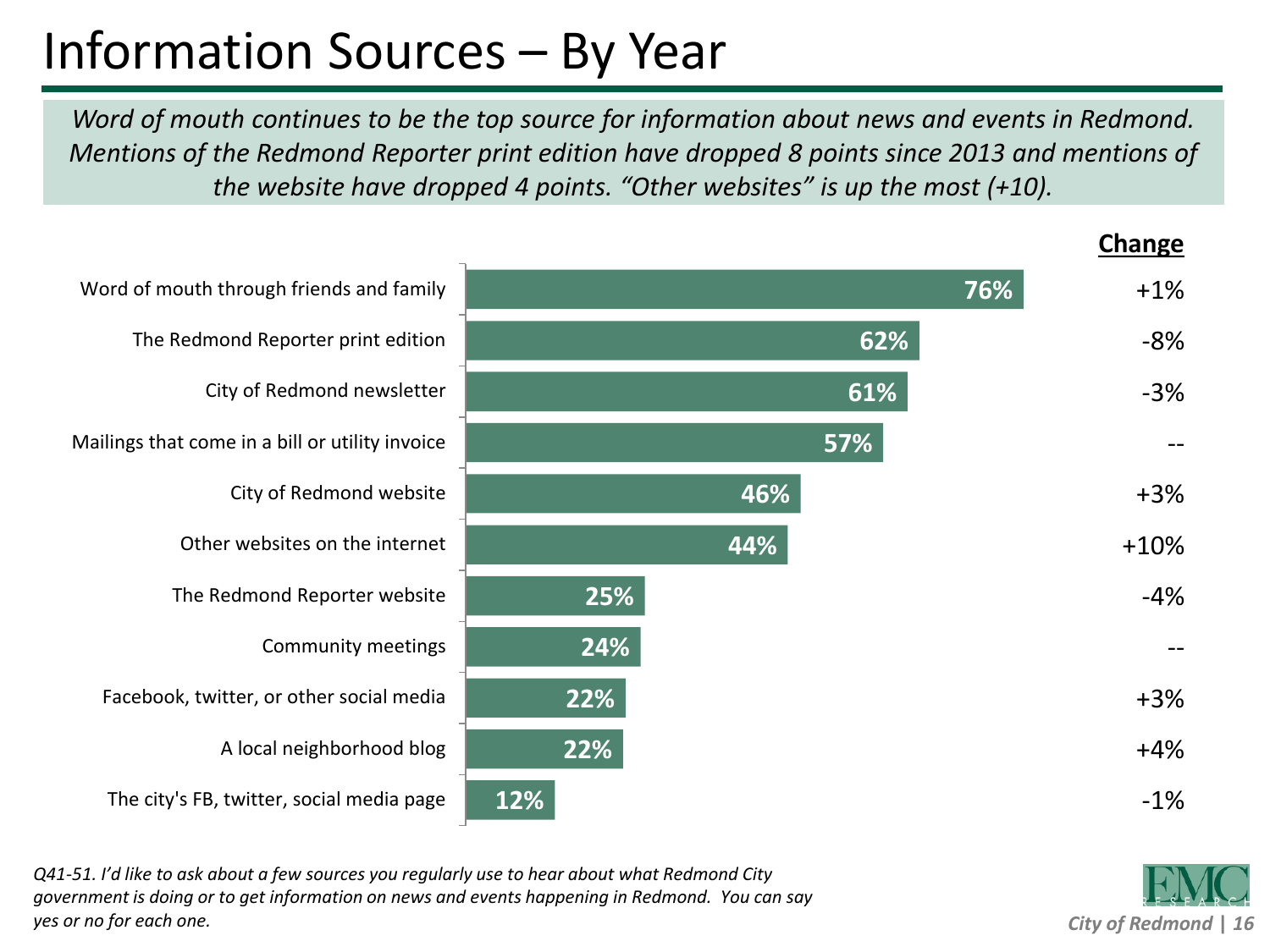## Levy Support

*Towards the end of the survey, we asked a hypothetical levy question. This question does not include much detail, meaning the support levels shown are general support and should not be construed as support for this specific measure.*

*At the same time, support is a supermajority of voters (59%) though the vast majority of this support is in the "somewhat" category (40%).*



*Q52. Moving on, a proposal is being considered that would hire additional police officers, pay for safety and traffic system improvements, and to develop neighborhood parks and increase parks maintenance. This proposal would cost the owner of a five hundred thousand dollar home, the average in Redmond, fifteen dollars more per month in property taxes. In general, would you strongly support, somewhat support, somewhat oppose or strongly oppose this proposal?*